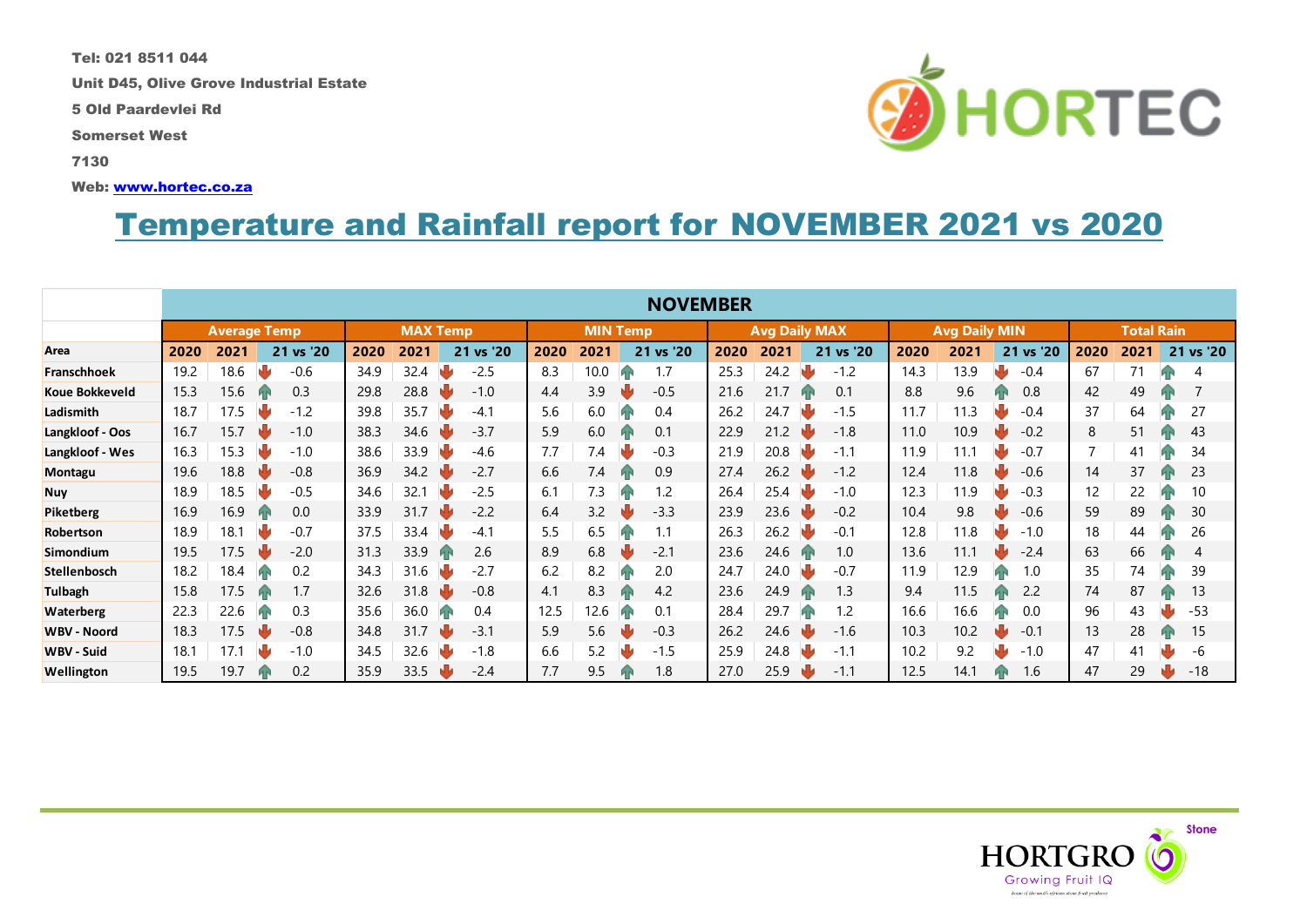## **Heat Units and Growing Degree Days - Nov 2021 vs 2020**

|                       |            | <b>NOV</b> |                                  | <b>NOV</b> |           |                  |  |  |  |  |
|-----------------------|------------|------------|----------------------------------|------------|-----------|------------------|--|--|--|--|
| Area                  | GDD (2020) | GDD (2021) | GDD (20 vs 21)                   | HU (2020)  | HU (2021) | HU (20 vs 21)    |  |  |  |  |
| <b>Franschhoek</b>    | 295        | 271        | 业<br>$-24$                       | 6661       | 6201      | ψ<br>$-461$      |  |  |  |  |
| <b>Koue Bokkeveld</b> | 161        | 134        | U<br>$-27$                       | 4281       | 3868      | ₩<br>$-412$      |  |  |  |  |
| Ladismith             | 269        | 240        | $\mathbf \Phi$<br>$-30$          | 6277       | 5451      | ₩<br>$-826$      |  |  |  |  |
| Langkloof - Oos       | 210        | 181        | ₩<br>$-29$                       | 4864       | 4187      | ₩<br>$-677$      |  |  |  |  |
| Langkloof - Wes       | 118        | 110        | $\color{red}\blacklozenge$<br>-8 | 3279       | 2901      | ₩<br>$-379$      |  |  |  |  |
| Montagu               | 297        | 270        | ψ<br>$-27$                       | 6930       | 6347      | ₩<br>$-583$      |  |  |  |  |
| <b>Nuy</b>            | 280        | 260        | $\bf \bm \Psi$<br>$-20$          | 6476       | 6119      | ₩<br>$-356$      |  |  |  |  |
| Piketberg             | 209        | 180        | ₩<br>$-29$                       | 4872       | 4185      | ₩<br>$-687$      |  |  |  |  |
| Robertson             | 287        | 269        | J<br>$-18$                       | 5007       | 5173      | <b>FR</b><br>166 |  |  |  |  |
| Simondium             | 237        | 258        | 4<br>20                          | 5426       | 5986      | 4<br>561         |  |  |  |  |
| Stellenbosch          | 250        | 254        | 42<br>5                          | 5983       | 6093      | 42<br>110        |  |  |  |  |
| Tulbagh               | 279        | 246        | ψ<br>$-33$                       | 6192       | 5461      | J<br>$-731$      |  |  |  |  |
| Waterberg             | 376        | 395        | $\bigcap$<br>19                  | 8843       | 9061      | 42<br>218        |  |  |  |  |
| <b>WBV-Noord</b>      | 248        | 222        | U<br>$-26$                       | 6038       | 5547      | J<br>$-491$      |  |  |  |  |
| <b>WBV-Suid</b>       | 241        | 213        | 违<br>$-28$                       | 5934       | 5174      | J<br>$-760$      |  |  |  |  |
| Wellington            | 293        | 301        | 8<br>4                           | 6854       | 6979      | <b>FR</b><br>124 |  |  |  |  |